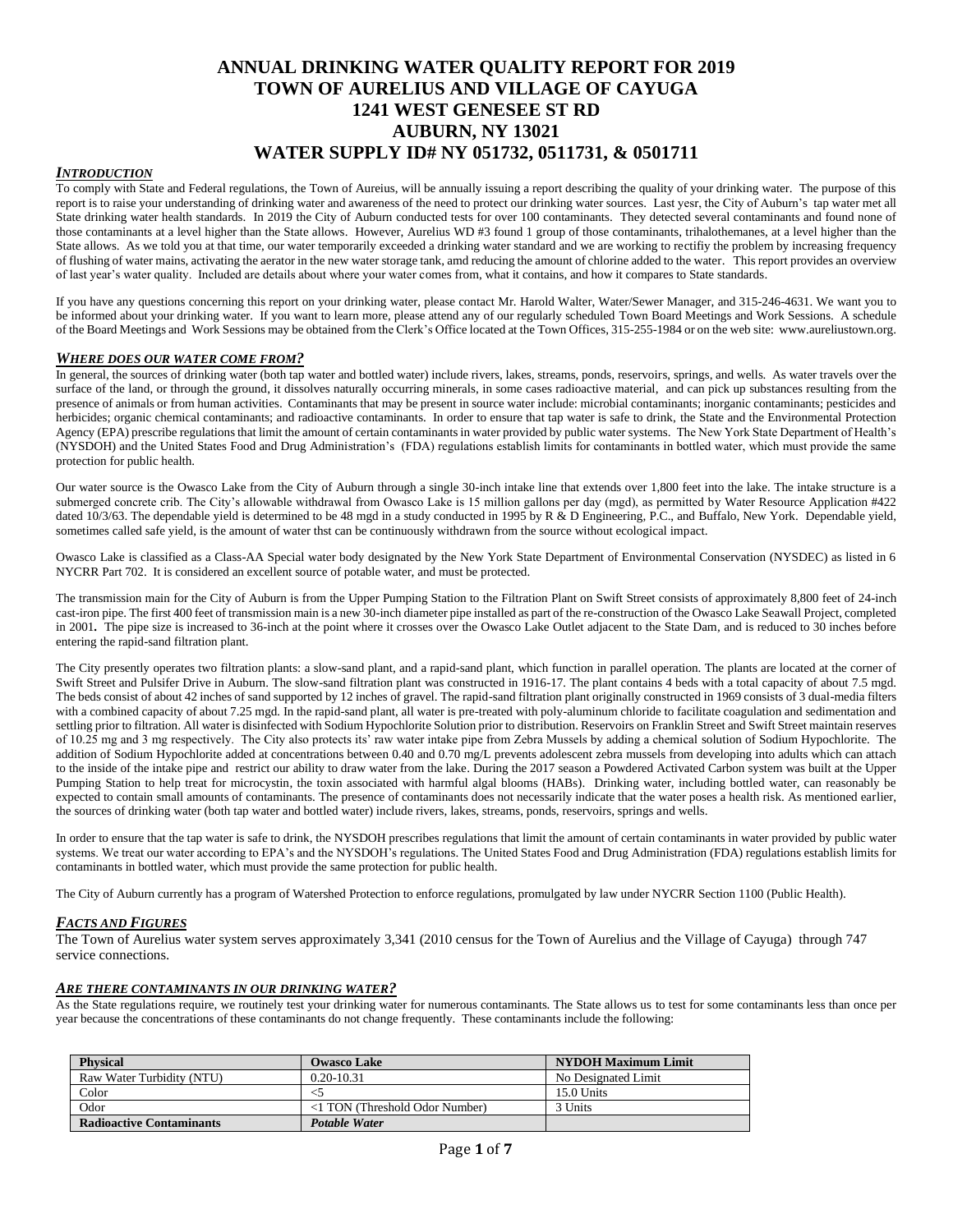| Gross Alpha                                                   | 7.15 pCi/L         | 15 pCi/L             |
|---------------------------------------------------------------|--------------------|----------------------|
| <b>Gross Beta Activity</b>                                    | N <sub>D</sub>     | 4 pCi/L              |
| Combined Radium 226 and 228                                   | ND                 | 5 pCi/L              |
| <b>Chemical</b>                                               |                    |                      |
| pH                                                            | $6.75 - 7.99$      | $6.5 - 8.5$          |
| Hardness (as CaCO3 mg/l)                                      | 120                | No Designated Limit  |
| Inorganics (mg/l)                                             |                    |                      |
| Arsenic                                                       | < 0.0010           | 0.01                 |
| Antimony                                                      | < 0.00040          | 0.006                |
| Barium                                                        | 0.020              | 2.00                 |
| Beryllium                                                     | < 0.00030          | 0.004                |
| Cadmium                                                       | < 0.0010           | 0.005                |
| Chromium                                                      | 0.0013             | 0.1                  |
| Chloride                                                      | 24                 | 250                  |
| Copper                                                        | 0.0031             | 1.3                  |
| Cyanide                                                       | 0.013              | 0.2                  |
| Fluoride                                                      | < 0.1              | 2.2                  |
| Iron                                                          | < 0.050            | 0.3                  |
| Iron+Manganese                                                | < 0.060            | 0.5                  |
| Lead                                                          | 0.007              | 0.015                |
| Manganese                                                     | < 0.010            | 0.3                  |
| Mercury                                                       | < 0.00020          | 0.002                |
| Nitrate                                                       | 1.2, 1.2, 1.0, 1.1 | 10.0                 |
| Nickel                                                        | 0.00095            | 0.1                  |
| Selenium                                                      | < 0.0010           | 0.05                 |
| Sulfate                                                       | 12                 | 250                  |
| Silver                                                        | < 0.010            | 0.1                  |
| Thallium                                                      | < 0.00030          | 0.002                |
| Sodium                                                        | 16                 | No Designated Limits |
| Zinc                                                          | < 0.020            | 5                    |
| Organics (mg/l)                                               |                    |                      |
| <b>Trihalomethanes, Total</b>                                 | 0.032-0.072        | 0.080                |
| Haloacetic acids, (HAA5)<br>Specific Organic Chemicals (mg/l) | 0.008-0.033        | 0.060                |
| Alachlor                                                      | < 0.0001           | 0.002                |
| Aldicarb                                                      | < 0.0005           | 0.003                |
| Aldicarb sulfone                                              | < 0.0008           | 0.002                |
| Aldicarb sulfoxide                                            | < 0.0005           | 0.004                |
| Aldrin                                                        | < 0.001            | 0.005                |
| Atrazine                                                      | < 0.0001           | 0.003                |
| Benzo(a)pyrene                                                | < 0.00002          | 0.0002               |
| Butachlor                                                     | < 0.01             | 0.05                 |
| Carbaryl                                                      | < 0.001            | 0.05                 |
| Carbofuran                                                    | < 0.0009           | 0.040                |
| Chlordane <alpha gamma=""></alpha>                            | < 0.00002          | 0.002                |
| Dalapon                                                       | < 0.001            | 0.05                 |
| 1,2Dibromo-3-chloropropane                                    | < 0.00002          | 0.0002               |
| Dieldrin                                                      | < 0.001            | 0.005                |
| $2, 4-D$                                                      | < 0.0001           | 0.050                |
| Dinoseb                                                       | < 0.0002           | 0.007                |
| Dicamba                                                       | < 0.01             | 0.05                 |
| Endrin                                                        | < 0.00001          | 0.002                |
| bis(2-ethylhexyl)adipate                                      | < 0.0006           | 0.006                |
| bis(2-ethylhexyl)phthalate                                    | < 0.0006           | 0.006                |
| Glyphoshae                                                    | < 0.005            | 0.5                  |
| Heptachlor                                                    | < 0.00004          | 0.0004               |
| Heptachlor epoxide                                            | < 0.00002          | 0.0002               |
| Hexaclorobenzene                                              | < 0.0001           | 0.001                |
| Hexachlorocyclopentadiene                                     | < 0.0001           | 0.005                |
| 3-hydroxycarbofuran                                           | < 0.001            | No designated limit  |
| Lindane                                                       | < 0.00002          | 0.0002               |
| Methomyl                                                      | < 0.001            | 0.05                 |
| Methoxychlor                                                  | < 0.0001           | 0.040                |
| Metolachlor                                                   | < 0.01             | 0.05                 |
| Metribuzin                                                    | < 0.01             | 0.05                 |
| Oxamyl                                                        | < 0.001            | 0.05                 |
| Pentachlorophenol                                             | $<$ 0.00004        | 0.001                |
| Picloram                                                      | < 0.0001           | 0.05                 |
| Propachlor                                                    | < 0.01             | 0.05                 |
| Simazine                                                      | < 0.0001           | 0.004                |
| Toxaphene                                                     | < 0.001            | 0.003                |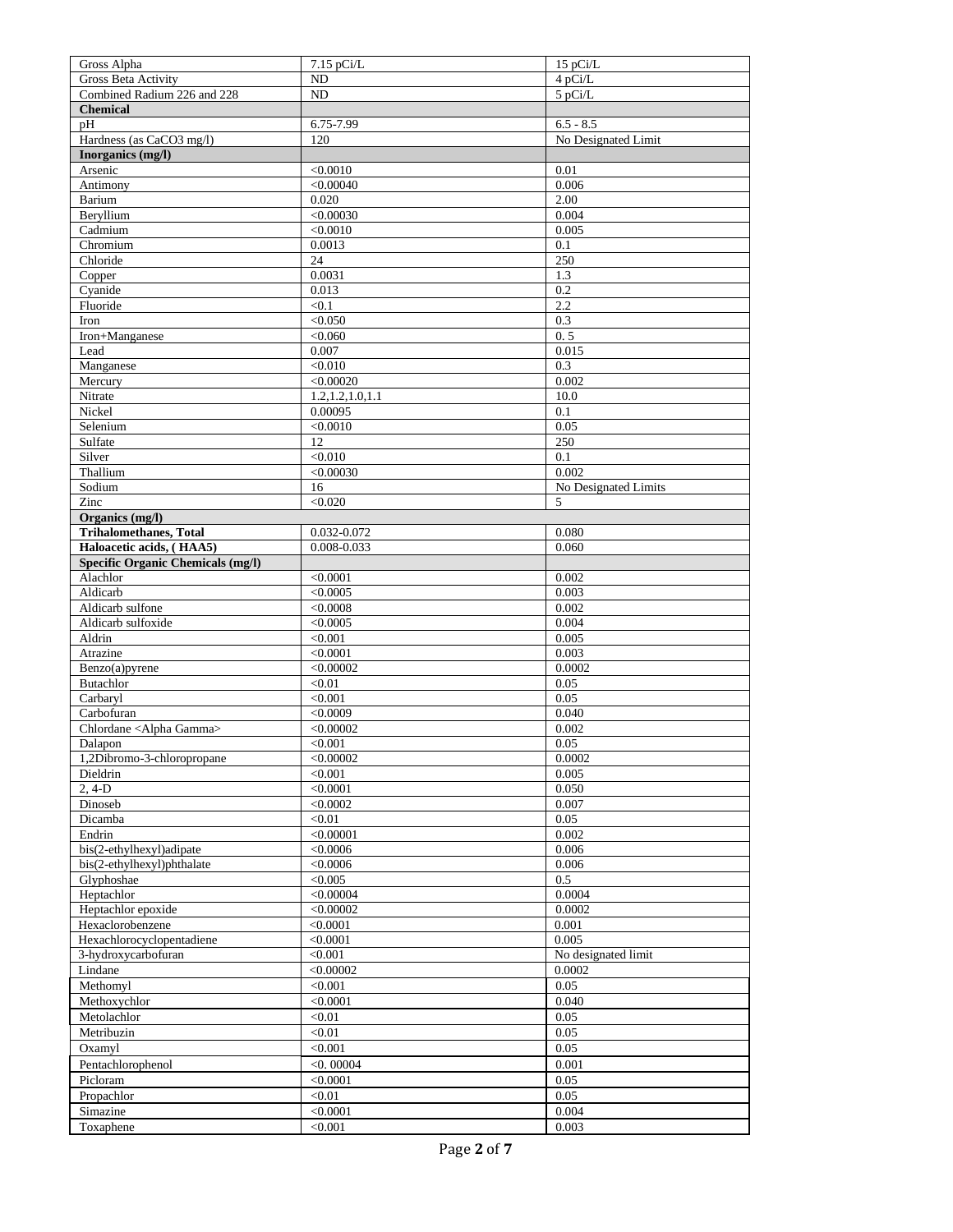| 2, 4, 5-TP (Silvex)              | < 0.0002  | 0.010               |
|----------------------------------|-----------|---------------------|
| UCMR3/UCMR4 (ug/L)               |           |                     |
| Perfluorobutanesulfonic acid     | < 0.030   | No designated limit |
| Perfluoroheptanoic acid          | < 0.0033  | No designated limit |
| Perfluorohexanesulfonic acid     | < 0.010   | No designated limit |
| Perfluorononanoic acid           | < 0.00067 | No designated limit |
| Perfluorooctanesulfonic acid     | < 0.0013  | No designated limit |
| Perfluorooctanoic acid           | < 0.00067 | No designated limit |
| Cobalt                           | < 0.33    | No designated limit |
| Molybdenum                       | < 0.33    | No designated limit |
| 1.1-Dichloroethane               | < 0.030   | No designated limit |
| 1,2,3-Trichloropropane           | < 0.030   | No designated limit |
| 1,3-Butadiene                    | < 0.10    | No designated limit |
| Bromochloromethane               | < 0.060   | No designated limit |
| <b>Bromomethane</b>              | < 0.20    | No designated limit |
| Chlorodifluoromethane            | < 0.080   | No designated limit |
| Chloromethane                    | < 0.20    | No designated limit |
| 1.4-Dioxane                      | < 0.070   | No designated limit |
| <b>Total Microcystin</b>         | < 0.3     | No designated limit |
| Microcystin-LA                   | < 0.008   | No designated limit |
| Microcystin-LF                   | < 0.006   | No designated limit |
| Microcystin-LR                   | < 0.02    | No designated limit |
| Microcystin-LY                   | < 0.009   | No designated limit |
| Microcystin-RR                   | < 0.006   | No designated limit |
| Microcystin-YR                   | < 0.02    | No designated limit |
| Nodularin                        | < 0.005   | No designated limit |
| Anatoxin-a                       | < 0.03    | No designated limit |
| Cylindrospermopsin               | < 0.09    | No designated limit |
| Germanium                        | < 0.3     | No designated limit |
| Alpha-hexachlorocyclohexane      | < 0.01    | No designated limit |
| Chlorpyrifos                     | < 0.03    | No designated limit |
| Dimethipin                       | < 0.2     | No designated limit |
| Ethoprop                         | < 0.03    | No designated limit |
| Oxyfluorfen                      | < 0.05    | No designated limit |
| Profenofos                       | < 0.3     | No designated limit |
| Tebuconazole                     | < 0.2     | No designated limit |
| Total Permethrin (cis- & trans-) | < 0.04    | No designated limit |
| Tribufos                         | < 0.07    | No designated limit |
| 1-Butanol                        | < 2.0     | No designated limit |
| 2-Methoxyethanol                 | < 0.4     | No designated limit |
| 2-Propen-1-ol                    | < 0.5     | No designated limit |
| Butylated hydroxyanisole         | < 0.03    | No designated limit |
| o-Toluidine                      | < 0.007   | No designated limit |
| Ouinoline                        | < 0.02    | No designated limit |

**SUMMARY OF DETECTED CONTAMINANTS**It should be noted that all drinking water, including bottled drinking water, might be reasonably expected to contain small amounts of some contaminants. The presence of contaminants does not necessarily indicate that water poses a health risk. More information about contaminants and potential health effects can be obtained by calling the EPA's Safe Drinking Water Hotline at 1-800-426-4791

| or the Cayuga County Health Department at 315-253-1405. Table of Detected Contaminants |                  |               |                       |                 |             |                   |                              |
|----------------------------------------------------------------------------------------|------------------|---------------|-----------------------|-----------------|-------------|-------------------|------------------------------|
| <b>Contaminant</b>                                                                     | <b>Violation</b> | Date of       | <b>Level Detected</b> | Unit            | <b>MCLG</b> | <b>Regulatory</b> | <b>Likely Source of</b>      |
|                                                                                        | Yes/No           | <b>Sample</b> | (Average)             | <b>Measurem</b> |             | Limit (MCL,       | <b>Contamination</b>         |
|                                                                                        |                  |               | (Range)               | ent             |             | TT or AL)         |                              |
| <b>PHYSICAL</b>                                                                        | N <sub>o</sub>   | 5 days per    | $0.09$ Avg.           | <b>NTU</b>      | N/A         | 5.0 distribution  |                              |
| Turbidity                                                                              |                  | week          | Range                 |                 |             | system            | Soil Runoff                  |
|                                                                                        |                  |               | $0.03 - 1.55$         |                 |             |                   |                              |
| <b>PHYSICAL</b>                                                                        | N <sub>o</sub>   | 7 days per    | $0.03$ Avg.           | <b>NTU</b>      | N/A         | $0.3 - 1.0$ MCL   | Soil Runoff                  |
| Turbidity                                                                              |                  | week          | Range                 |                 |             | filter            |                              |
|                                                                                        |                  |               | $0.01 - 0.13$         |                 |             | Performance       |                              |
|                                                                                        |                  |               |                       |                 |             |                   |                              |
| <b>INORGANICS</b>                                                                      |                  |               | <b>INORGANICS</b>     |                 |             |                   |                              |
| Barium                                                                                 | N <sub>o</sub>   | 2/20/19       | 0.020                 | ppm             | 2           | 2                 | Erosion of natural deposits. |
| Chloride                                                                               | No               | 3/23/17       | 24                    | ppm             | N/A         | 250               | Naturally occurring.         |
|                                                                                        |                  |               |                       |                 |             |                   |                              |
| Chromium                                                                               | N <sub>o</sub>   | 4/17/18       | 0.0013                | ppm             | N/A         | 0.1               | Erosion of natural deposits. |
|                                                                                        |                  |               |                       |                 |             |                   |                              |
| Cyanide                                                                                | N <sub>o</sub>   | 2/20/19       | 0.013                 | ppm             | N/A         | 0.2               | Erosion of natural deposits. |
| Nickel                                                                                 | N <sub>o</sub>   | 2/20/19       | 0.00095               | ppm             | N/A         | 0.1               | Erosion of natural deposits. |
|                                                                                        |                  |               |                       |                 |             |                   |                              |
| Sulfate                                                                                | N <sub>o</sub>   | 3/23/17       | 12                    | ppm             | N/A         | 250               | Naturally occurring.         |
|                                                                                        |                  |               |                       |                 |             |                   |                              |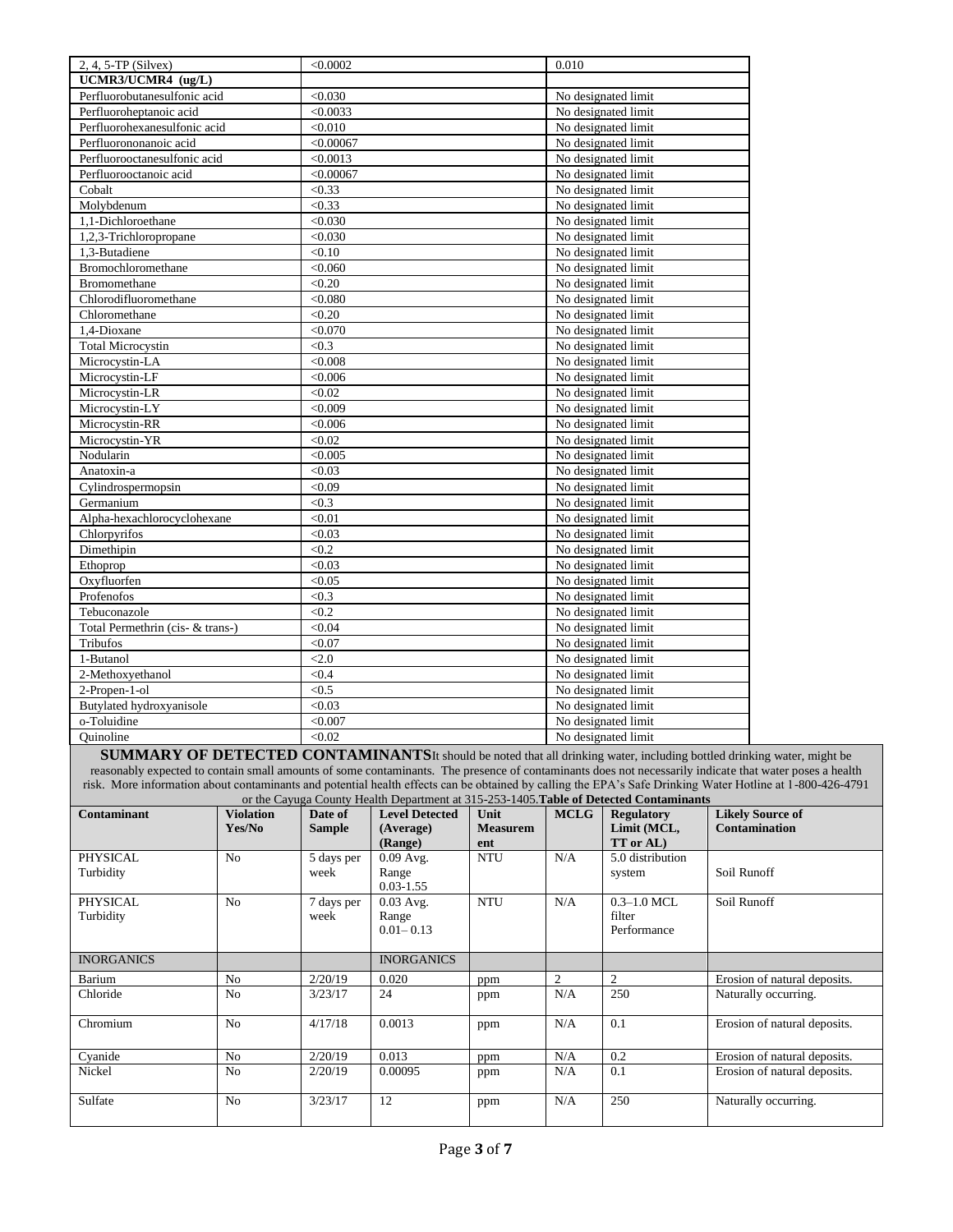| Sodium                                                   | N <sub>0</sub> | 2/20/19                                   | 16                                              | ppm                           | N/A              | No Limit      | Naturally occurring.                                                                                                                                                                           |
|----------------------------------------------------------|----------------|-------------------------------------------|-------------------------------------------------|-------------------------------|------------------|---------------|------------------------------------------------------------------------------------------------------------------------------------------------------------------------------------------------|
| Nitrate                                                  | No             | 2/21/19<br>5/16/19<br>8/15/19<br>11/21/19 | 1.125 Avg.<br>Range<br>$1 - 1.2$                | ppm                           | 10               | 10.0 MCL      | Erosion of natural deposits.                                                                                                                                                                   |
| <b>ORGANICS</b><br>Trihalomethanes, Total<br>District #1 | N <sub>0</sub> | 2019                                      | Avg. 65.175<br>Range<br>55.1-78.0               | <b>PPB</b>                    | N/A              | 80 MCL        | Contained in Chlorinated<br>Water                                                                                                                                                              |
| <b>ORGANICS</b><br>Trihalomethanes, Total<br>District #2 | N <sub>o</sub> | 2019                                      | Avg. 54.8<br>Range<br>40.5-73.8                 | <b>PPB</b>                    | N/A              | 80 MCL        | Contained in Chlorinated<br>Water                                                                                                                                                              |
| <b>ORGANICS</b><br>Trihalomethanes, Total<br>District #3 | N <sub>o</sub> | 2019                                      | Avg. 94.35<br>Range<br>75.6-123.7               | <b>PPB</b>                    | N/A              | 80 MCL        | Contained in Chlorinated<br>Water                                                                                                                                                              |
| Haloacetic Acids (HAA5)<br>District #1                   | No             | 2019                                      | Avg. 29.9<br>Range<br>12.9-31.3                 | <b>PPB</b>                    | N/A              | 60            | Contained in Chlorinated<br>Water                                                                                                                                                              |
| Haloacetic Acids (HAA5)<br>District #2                   | N <sub>0</sub> | 2019                                      | Avg. 25.525<br>Range<br>21.5-34.8               | <b>PPB</b>                    | N/A              | 60            | Contained in Chlorinated<br>Water                                                                                                                                                              |
| Haloacetic Acids (HAA5)<br>District #3                   | N <sub>0</sub> | 2019                                      | Avg. 42.525<br>Range<br>24.7-.46.4              | <b>PPB</b>                    | N/A              | 60            | Contained in Chlorinated<br>Water                                                                                                                                                              |
| Lead<br>District#1                                       | N <sub>0</sub> | 8/15/18                                   | $1.1^{1}$<br>Range<br>$N/D - 2.2$               | <b>PPB</b>                    | $\overline{0}$   | $AL=15$ PPB   | Contained in Finished Water.<br>an artifact of old piping and<br>lead soldered joints.                                                                                                         |
| Lead<br>District#2                                       | N <sub>0</sub> | 8/15/18                                   | $4.2^2$<br>Range<br>$N/D - 8.5$                 | <b>PPB</b>                    | $\Omega$         | $AL=15$ PPB   | Contained in Finished Water,<br>an artifact of old piping and<br>lead soldered joints.                                                                                                         |
| Lead<br>District#3                                       | N <sub>0</sub> | 8/15/18                                   | $\langle 1^3$<br>Range<br>$N/D - 1.4$           | PPB                           | $\mathbf{0}$     | $AL=15$ PPB   | Contained in Finished Water,<br>an artifact of old piping and<br>lead soldered joints.                                                                                                         |
| Copper<br>District #1                                    | No             | 8/15/18                                   | 0.036 <sup>4</sup><br>Range<br>$0.0043 - 0.037$ | Mg/L                          | 1.3              | $AL=1.3$ Mg/L | Contained in Finished Water,<br>an artifact of old piping and<br>lead soldered joints.                                                                                                         |
| Copper<br>District #2                                    | N <sub>0</sub> | 8/15/18                                   | 0.0405 <sup>5</sup><br>Range<br>$0.011 - 0.049$ | Mg/L                          | 1.3              | $AL=1.3$ Mg/L | Contained in Finished Water,<br>an artifact of old piping and<br>lead soldered joints.                                                                                                         |
| Copper<br>District #3                                    | N <sub>o</sub> | 8/15/18                                   | $0.048^6$<br>Range<br>$0.0024 - 0.053$          | Mg/L                          | 1.3              | $AL=1.3$ Mg/L | Contained in Finished Water,<br>an artifact of old piping and<br>lead soldered joints.                                                                                                         |
| <b>Radioactive</b>                                       |                |                                           |                                                 |                               |                  |               |                                                                                                                                                                                                |
| <b>Contaminants</b><br>Gross Alpha                       | No             | 4/16/15                                   | 7.15                                            | PCi/L                         | $\overline{0}$   | 15 PCi/L      | Contained in soil or                                                                                                                                                                           |
| <b>Gross Beta</b>                                        |                |                                           | <b>ND</b>                                       | $\ensuremath{\mathsf{PCi/L}}$ | $\boldsymbol{0}$ | 4 PCi/L       | sedimentary rock formations<br>Contained in soil or                                                                                                                                            |
|                                                          | No             | 4/16/15                                   |                                                 |                               |                  |               | sedimentary rock formations                                                                                                                                                                    |
| Combined Radium 226<br>228                               | No             | 4/16/15                                   | ND                                              | PCi/L                         | $\overline{0}$   | 5 Pci/L       | Contained in soil or<br>sedimentary rock formations                                                                                                                                            |
| <b>Unregulated</b>                                       |                |                                           |                                                 |                               |                  |               |                                                                                                                                                                                                |
| <b>Contaminents</b>                                      |                |                                           |                                                 |                               |                  |               |                                                                                                                                                                                                |
| Chromium                                                 | No             | 3/18/15<br>6/18/15                        | 0.29,0.29<br>0.095,0.17                         | ppb                           | N/A              | N/A           | Naturally occurring element;<br>used in making steel and other<br>alloys; chromium -3or-6 forms<br>are used for chrome plating,<br>dyes and pigments, leather<br>tanning, and wood peservation |
| Strontium                                                | No             | 3/18/15<br>6/18/15<br>12/17/15            | 84.1, 86.6<br>81.9, 80.5<br>85.5,82.3           | ppb                           | N/A              | N/A           | Naturally occurring element;<br>historically, commercial use of<br>strontium has been in the<br>faceplate glass of cathode ray<br>tube televisions to block x-ray<br>emissions                 |
| <b>Hexavalent Chromium</b>                               | N <sub>o</sub> | 3/18/15<br>6/18/15<br>12/17/15            | 0.033<br>0.048, 0.030<br>0.043,0.031            | ppb                           | N/A              | N/A           | Naturally occurring element;<br>used in making steel and other<br>alloys; chromium -3or-6 forms<br>are used for chrome plating,<br>dyes and pigments, leather                                  |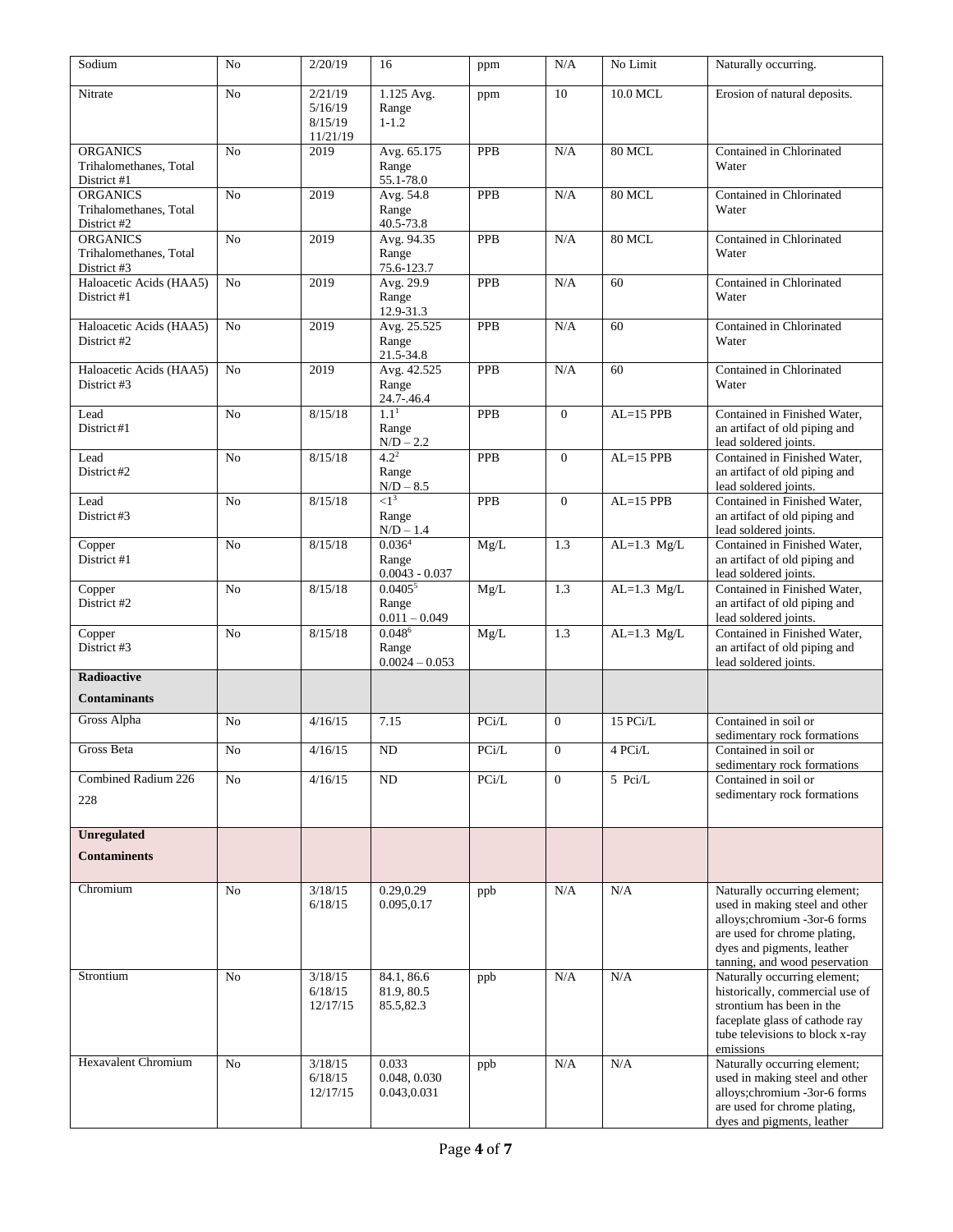|                       |                |                       |                         |     |          |         | tanning, and wood prservation                           |
|-----------------------|----------------|-----------------------|-------------------------|-----|----------|---------|---------------------------------------------------------|
|                       |                |                       |                         |     |          |         |                                                         |
|                       |                |                       |                         |     |          |         |                                                         |
| Vanadium              | No             | 6/18/15               | 0.12, 0.11              | ppb | N/A      | N/A     | Naturally-occuring elemental<br>metal; used as vanadium |
|                       |                |                       |                         |     |          |         | pentoxide which is a chemical                           |
|                       |                |                       |                         |     |          |         | intermediate and a catalyst                             |
| Chlorate              | No             | 12/17/15              | 180,160                 | ppb | N/A      | N/A     | Agricultural defoliant or<br>desiccant:disinfection     |
|                       |                |                       |                         |     |          |         | byproduct;and used in                                   |
|                       |                |                       |                         |     |          |         | production of chlorine dioxide                          |
| <b>Bromide</b>        | No             | 7/02/18<br>10/02/18   | 15<br>15                | ppb | N/A      | N/A     | Naturally occurring.                                    |
|                       |                |                       |                         |     |          |         |                                                         |
| <b>TOC</b>            | No             | 7/02/18               | 3.88                    |     | N/A      | N/A     | Erosion of natural deposits.                            |
|                       |                | 10/02/18              | 4.63                    | ppm |          |         |                                                         |
|                       |                |                       |                         |     |          |         |                                                         |
| Manganese             | No             | 7/02/18               | 0.86                    | ppb | N/A      | N/A     | Naturally occurring.                                    |
|                       |                | 10/02/18              | 1.7                     |     |          |         |                                                         |
|                       |                |                       |                         |     |          |         |                                                         |
| Haloacetic Acids,     | No             | 7/05/18               | 33.2                    | ppb | N/A      | N/A     | Contained in Chlorinated                                |
| (HAA9)                |                | 10/02/18              | 19.3                    |     |          |         | Water.                                                  |
|                       |                |                       |                         |     |          |         |                                                         |
| Haloacetic Acids,     | No             | 7/05/18               | 4.9                     | ppb | N/A      | N/A     | Contained in Chlorinated                                |
| (HAA6Br)              |                |                       |                         |     |          |         | Water.                                                  |
|                       |                |                       |                         |     |          |         |                                                         |
| Cyanotoxin            |                |                       |                         |     |          |         |                                                         |
|                       |                |                       |                         |     |          |         |                                                         |
| Microcystin           | N <sub>o</sub> | $7/31/19-$            | All $< 0.3$             | ppb | $\Omega$ | $N/A^7$ | Naturally occurring due to                              |
| <b>Finished Water</b> |                | 11/5/19               |                         |     |          |         | algae blooms                                            |
|                       |                |                       |                         |     |          |         |                                                         |
|                       |                |                       |                         |     |          |         |                                                         |
| Microcystin           | N/A            | $7/31/19-$<br>11/5/19 | Range<br>$< 0.3 - 0.81$ | ppb | N/A      | N/A     | Naturally occurring due to<br>algae blooms              |
| <b>Raw Water</b>      |                | 30samples             |                         |     |          |         |                                                         |
|                       |                |                       |                         |     |          |         |                                                         |

#### **Notes:**

 $1$  – The level presented represents the 90<sup>th</sup> percentile of the 5 samples collected. A percentile is a value on a scale of 100 that indicates the percent of a distribution that is equal to or below it. The 90<sup>th</sup> percentile is equal to or greater than 90% of the lead values detected at your water system. In this case, 5 samples were collected at your water system and the 90th percentile value was the average of the fourth and fifth highest value values,1.1 ppb. The action level for lead was not exceeded at any of the 5 sites.

2 – The level presented represents the 90<sup>th</sup> percentile of the 5 sites tested. The action level for lead was not exceeded at any of the sites tested.

 $3$  – The level presented represents the  $90<sup>th</sup>$  percentile of the 10 sites tested. The action level for lead was not exceeded at any of the sites tested.

 $4$  – The level presented represents the  $90<sup>th</sup>$  percentile of the 5 sites tested. The action level for copper was not exceeded at any of the sites tested.

 $5$  – The level presented represents the 90<sup>th</sup> percentile of the 5 sites tested. The action level for copper was not exceeded at any of the sites tested.

 $6 -$  The level presented represents the 90<sup>th</sup> percentile of the 10 sites tested. The action level for copper was not exceeded at any of the sites tested.

7- The United States Enviromental Protection Agency 10 day health advisory level for microcystin is 0.3 ppb for children less than or equal to 5 years of age and vulnerable populations and 1.6 ppb for all other people.

#### **Definitions:**

*Maximum Contaminant Level* **(***MCL)***:** The highest level of a contaminant that is allowed in drinking water. MCLs are set as close to the MCLGs as feasible. *Maximum Contaminant Level Goal* (*MCLG)*: The level of a contaminant in drinking water below which there is no known or expected risk to health. MCLGs allow for

a margin of safety.

*Maximum Residual Disinfection Level (MRDL***):** The highest level of a disinfectant allowed in drinking water. There is convincing evidence that addition of a disinfectant is necessary for control of microbial contaminants.

*Maximum Residual Disinfection Level Goal (MRDLG):* The level of a drinking water disinfectant below which there is no known or expected risk to health. MRDLGs do not reflect the benefits of the use of disinfectants to control microbial contamination.

*Action Level* **(***AL)*: The concentration of a contaminant, which, if exceeded, triggers treatment or other requirements, which a water system must follow.

*Treatment Technique (TT)*: A required process intended to reduce the level of a contaminant in drinking water. *Non-Detects (ND)*: Laboratory analysis indicates that the constituent is not present.

*Nephelometric Turbidity Unit (NTU)*: A measure of the clarity of water. Turbidity in excess of 5 NTU is just noticeable to the average person.

*Milligrams per liter (mg/l)*: Corresponds to one part of liquid in one million parts of liquid (parts per million - ppm).

*Micrograms per liter (ug/l)*: Corresponds to one part of liquid in one billion parts of liquid (parts per billion - ppb).

*Picocuries per liter (pCi/L)*: A measure of the radioactivity in water.

*Color*: the presence of dissolved substance in water.

*Hardness*: a characteristic of water caused mainly by the salts of calcium and magnesium, such as bicarbonate, carbonate, sulfate, chloride and nitrate.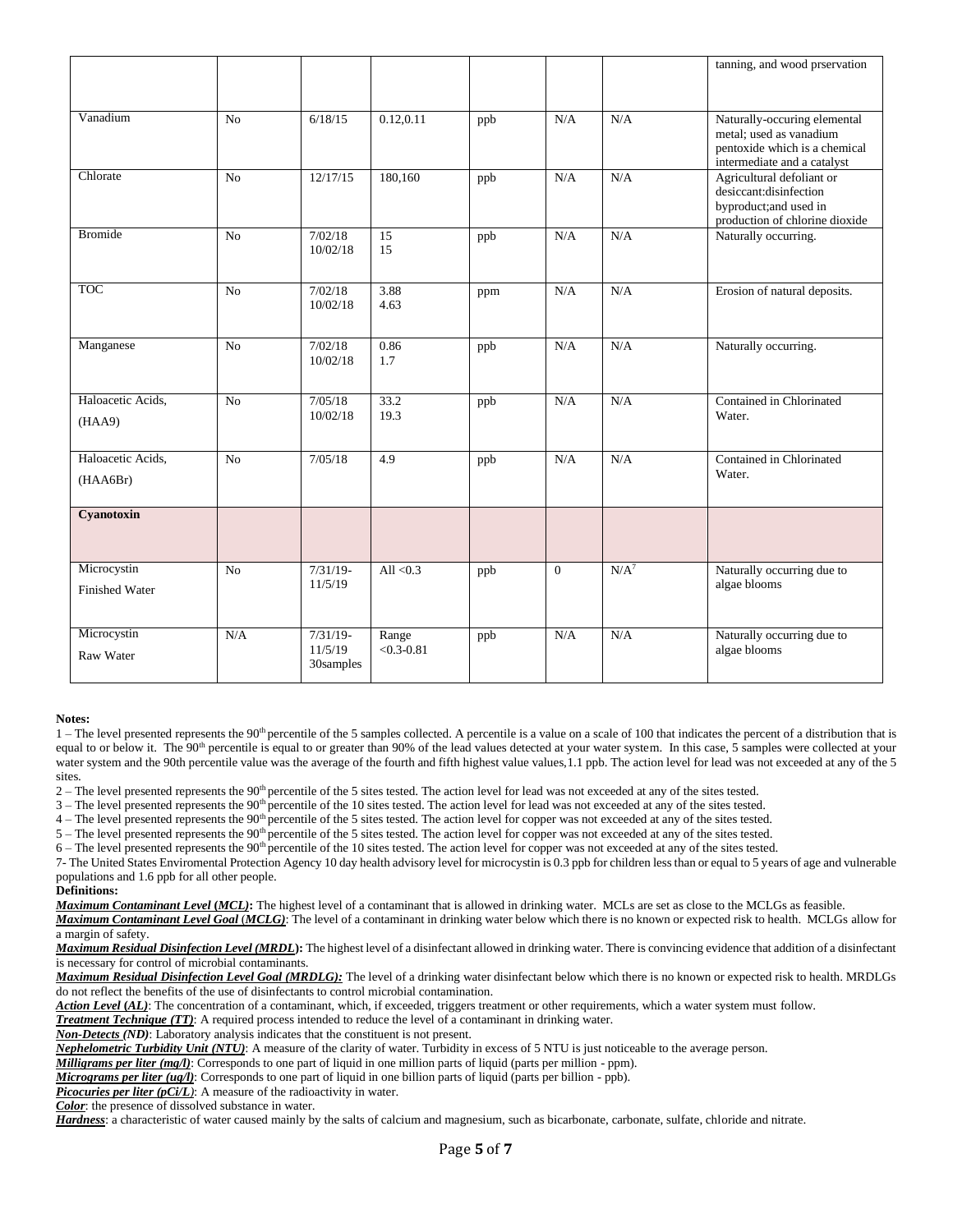*Inorganic chemicals*: materials such as sand, salt, iron, calcium salts and other mineral materials of mineral origin. *Odor threshold*:the minimum odor of a water sample that can just be detected after successive dilutions with odorless water.

### *WHAT DOES THIS INFORMATION MEAN?*

The table shows that our system uncovered a problem this year. We violated the maximum contaminant level for total trihalomethanes during the third & fourth quarters of 2019. The potential adverse health effects are that some people who drink water containing trihalomethanes in excess of the MCL over many years may experience problems with their liver, kidneys, or central nervous systems, and may have an increased risk of getting cancer. We are correcting this by increasing frequency of flushing of water mains, activating the aerator in the new water storage tank, amd reducing the amount of chlorine added to the water. We are required to present the following information on lead in drinking water:

If present, elevated levels of lead can cause serious health problems, especially for pregnant women, infants, and young children. It is possible that lead levels at your home may be higher than at other homes in the community as a result of materials used in your home's plumbing. The Town Of Aurelius is responsible for providing high quality drinking water, but cannot control the variety of materials used in plumbing components. When your water has been sitting for several hours, you can minimize the potential for lead exposure by flushing your tap for 30 seconds to 2 minutes before using water for drinking or cooking. If you are concerned about lead in your water, you may wish to have your water tested. Information on lead in drinking water, testing methods, and steps you can take to minimize exposure is available from the Safe Drinking Water Hotline (1-800-426-4791) or at http://www.epa.gov/safewater/lead.

Turbidity is a measure of the cloudiness of water. We monitor it because it is a good indicator of the effectiveness of our filtration system. Turbidity itself has no health effects. However, turbidity can interfere with disinfection and provide a medium for microbiological growth. Turbidity may indicate the presence of disease causing organisms. These organisms include bacteria, viruses, and parasites that can cause symptoms such as nausea, cramps, diarrhea, and associated headaches. Please pay special attention to the additional statement in this document regarding Cryptosporidium and Giardia. Plant monitoring equipment has been updated and plant procedures have been modified to allow treatment of our water and keep it well within all regulatory requirements.

### *IS OUR WATER SYSTEM MEETING OTHER RULES THAT GOVERN OPERATIONS?*

During 2019, our system was in compliance with applicable State drinking water operating, monitoring and reporting requirements.

### *INFORMATION ON CRYPTOSPORIDIUM & GIARDIA*

New York State law requires water suppliers to notify their customers about the risks of Cryptosporidiosis and Giardiasis. Cryptosporidiosis and Giardiasis are intestinal illnesses caused by microscopic parasites. Cryptosporidiosis can be very serious for people with weak immune systems, those on chemotherapy, dialysis or transplant patients, as well as people with Crohn's disease or Human Immune Deficiency (HIV) infection. People with weakened immune systems should discuss with their health care providers the need to take extra precautions such as boiling water, using certified bottled water or a specially approved home filter. Individuals who think they may have Cryptosporidiosis or Giardiasis should contact their health care provider immediately.

For additional information on **Cryptosporidiosis** or **Giardiasis**, please contact the Cayuga County Health Department at 315-253-1405.

### *INFORMATION ON RADIOLOGICAL TESTING*

Radiological Testing was performed in 2015. Regulatory limits are as listed on the table, and all testing was below limits. Testing will be due again in 2024.

#### *Information on Unregulated Contaminents*

The City of Auburn was required to test for the unregulated contaminents in 2015 and 2018. A list of the contaminents found are in the summary of detected contaminents section of this report.

#### *DO I NEED TO TAKE SPECIAL PRECAUTIONS?*

*Some people may be more vulnerable to disease causing microorganisms or pathogens in drinking water than the general population. Immuno-compromised persons*  such as persons with cancer undergoing chemotherapy, persons who have undergone organ transplants, people with HIV/Acquired Immune Deficiency Syndrome (AIDS) *or other immune system disorders, some elderly, and infants can be particularly at risk from infections. These people should seek advice from their health care provider about their drinking water. EPA/Center for Disease Control and Prevention (CDC) guidelines on appropriate means to lessen the risk of infection by Cryptosporidium, Giardia and other microbial pathogens are available from the Safe Drinking Water Hotline 1-800-426-4791.* 

# *WHY SAVE WATER AND HOW TO AVOID WASTING IT?*

Although our system has an adequate amount of water to meet present and future demands, there are a number of reasons why it is important to conserve water: Saving water saves energy and some of the costs associated with both of these necessities of life;

Saving water reduces the cost of energy required to pump water and the need to construct costly new wells, pumping systems and water towers; and Saving water lessens the strain on the water system during a dry spell or drought, helping to avoid severe water use restrictions so that essential fire fighting needs are met.

#### *YOU CAN PLAY A ROLE IN CONSERVING WATER BY BECOMING CONSCIOUS OF THE AMOUNT OF WATER YOUR HOUSEHOLD IS USING, AND BY LOOKING FOR WAYS TO USE LESS WHENEVER YOU CAN. IT IS NOT HARD TO CONSERVE WATER. CONSERVATION TIPS INCLUDE:*

- 1. Automatic dishwashers use 15 gallons for every cycle, regardless of how many dishes are loaded. So get a run for your money and load it to capacity.
- 2. Turn off the tap when brushing your teeth.
- 3. Check every faucet in your home for leaks. Just a slow drip can waste 15 to 20 gallons a day. Fix it up and you can save almost 6,000 gallons per year. 4. Check your toilets for leaks by putting a few drops of food coloring in the tank, watch for a few minutes to see if the color shows up in the bowl. It is not
- uncommon to lose up to 100 gallons a day from one of these otherwise invisible toilet leaks. Fix it and you save more than 30,000 gallons a year. 5. Use your water meter to detect hidden leaks. Simply turn off all taps and water using appliances, and then check the meter after 15 minutes. If it moved,
- you have a leak. 6. Retrofit plumbing fixtures.
- 7. Be more conscientious of water use.